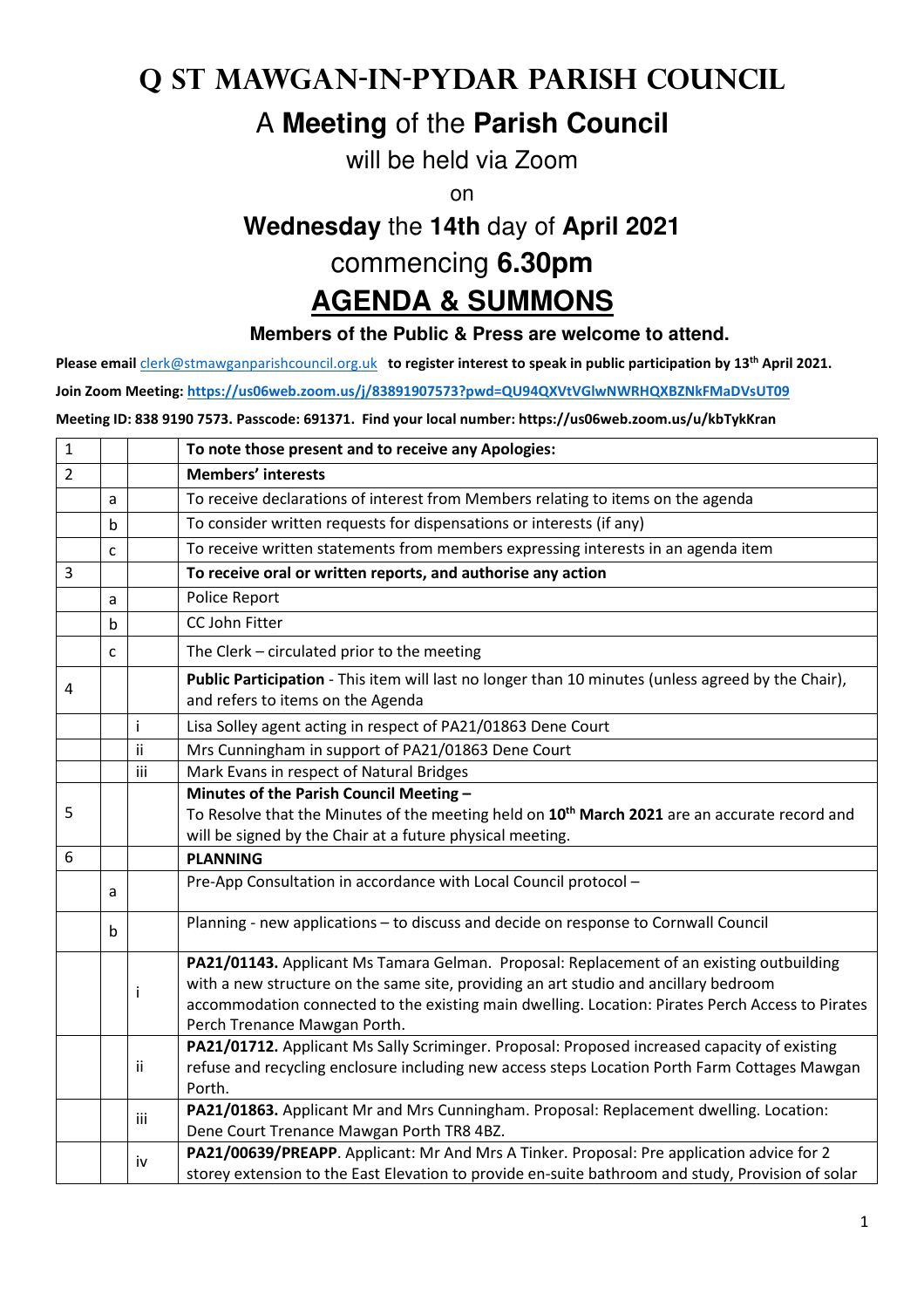| Location: Sandy Court Mawgan Porth Hill Mawgan Porth TR8 4BJ<br>PA20/07878. Applicant: Sun Haven Valley. Proposal: Variation of condition 2 (plans) in respect of<br>decision notice - PA17/09687 (Use of land for the stationing of 15 static holiday caravans and 15<br>v<br>holiday lodges, provision of access and car parking). Location: Land East of Sun Haven Valley<br>Caravan Park Mawgan Porth.<br>PA21/02258. Applicant Mr And Mrs L Smith. Proposal: Approval of reserved matters in relation<br>vi<br>to decision notice PA19/02509 dated 06.01.2020. Location: 2 Howies Court Trevenna Cross St |  |
|----------------------------------------------------------------------------------------------------------------------------------------------------------------------------------------------------------------------------------------------------------------------------------------------------------------------------------------------------------------------------------------------------------------------------------------------------------------------------------------------------------------------------------------------------------------------------------------------------------------|--|
|                                                                                                                                                                                                                                                                                                                                                                                                                                                                                                                                                                                                                |  |
|                                                                                                                                                                                                                                                                                                                                                                                                                                                                                                                                                                                                                |  |
|                                                                                                                                                                                                                                                                                                                                                                                                                                                                                                                                                                                                                |  |
|                                                                                                                                                                                                                                                                                                                                                                                                                                                                                                                                                                                                                |  |
|                                                                                                                                                                                                                                                                                                                                                                                                                                                                                                                                                                                                                |  |
|                                                                                                                                                                                                                                                                                                                                                                                                                                                                                                                                                                                                                |  |
|                                                                                                                                                                                                                                                                                                                                                                                                                                                                                                                                                                                                                |  |
| Mawgan Newquay.                                                                                                                                                                                                                                                                                                                                                                                                                                                                                                                                                                                                |  |
| PA21/02367. Applicant Mr & Mrs D Kennedy. Proposal: Proposed replacement rear sunroom and<br>vii                                                                                                                                                                                                                                                                                                                                                                                                                                                                                                               |  |
| general alterations including revised terrace. Location: Roeade Gwel An Mor Mawgan Porth.                                                                                                                                                                                                                                                                                                                                                                                                                                                                                                                      |  |
| PA21/01094. Applicant Mr & Mrs Bertrand Louvreux. Proposal: Listed building consent for minor                                                                                                                                                                                                                                                                                                                                                                                                                                                                                                                  |  |
| viii<br>alteration and refurbishment works to the existing north east elevation of the lodge. Location:                                                                                                                                                                                                                                                                                                                                                                                                                                                                                                        |  |
| The Old Rectory, The Old Rectory Lodge Access To The Old Rectory St Mawgan TR8 4EZ.                                                                                                                                                                                                                                                                                                                                                                                                                                                                                                                            |  |
| PA21/00716/PREAPP. Applicant: Mr Bertrand Louvreux. Pre-application advice for proposed                                                                                                                                                                                                                                                                                                                                                                                                                                                                                                                        |  |
| ix<br>garage and upgrading of glazing to the Old Rectory. Historic Environment advice requested with                                                                                                                                                                                                                                                                                                                                                                                                                                                                                                           |  |
| unaccompanied site visit. Location: The Old Rectory St Mawgan TR8 4EZ                                                                                                                                                                                                                                                                                                                                                                                                                                                                                                                                          |  |
| PA21/02909. Applicant Mrs Page. Proposal: Non-Material Amendment (2) to Application No.                                                                                                                                                                                                                                                                                                                                                                                                                                                                                                                        |  |
| PA18/09070 dated 4th December 2018 for Redevelopment of bed and breakfast accommodation                                                                                                                                                                                                                                                                                                                                                                                                                                                                                                                        |  |
| to provide a single terrace of three units comprising two C3 dwellinghouses and 1 holiday let                                                                                                                                                                                                                                                                                                                                                                                                                                                                                                                  |  |
| along with the change of use of the annex to use as a holiday let namely to amend the description<br>X                                                                                                                                                                                                                                                                                                                                                                                                                                                                                                         |  |
| of the application as stated in supporting letter. Location: Seavista Mawgan Porth TR8 4AL.                                                                                                                                                                                                                                                                                                                                                                                                                                                                                                                    |  |
| Received 23rd - To help Cornwall Council achieve 28-day determination please let Mark Wigley                                                                                                                                                                                                                                                                                                                                                                                                                                                                                                                   |  |
| have any comments within 14 days.                                                                                                                                                                                                                                                                                                                                                                                                                                                                                                                                                                              |  |
| PA21/02023. Applicant Mr & Ms David & Maureen Jones/McCusker. Proposal: Conversion of a                                                                                                                                                                                                                                                                                                                                                                                                                                                                                                                        |  |
| хi<br>domestic garage into a one bed annexe for use by family members. Location: Atlantic View                                                                                                                                                                                                                                                                                                                                                                                                                                                                                                                 |  |
| Bungalow Mawgan Porth TR8 4AL.                                                                                                                                                                                                                                                                                                                                                                                                                                                                                                                                                                                 |  |
| PA21/01562. Applicant Mr Jamie Phillips St Mawgan Football Club. Proposal: Proposed                                                                                                                                                                                                                                                                                                                                                                                                                                                                                                                            |  |
| xii<br>replacement changing rooms building with small club room. Location: Trevarrian Holiday Park                                                                                                                                                                                                                                                                                                                                                                                                                                                                                                             |  |
| Trevarrian TR8 4AQ.                                                                                                                                                                                                                                                                                                                                                                                                                                                                                                                                                                                            |  |
| PA21/03278. Applicant Dr K and J Anderson. Proposal: Non-Material Amendment to Application                                                                                                                                                                                                                                                                                                                                                                                                                                                                                                                     |  |
| No. PA20/11280 dated 8th February 2021 for a Proposed gym/studio in the rear garden of the                                                                                                                                                                                                                                                                                                                                                                                                                                                                                                                     |  |
| detached dwelling house currently under construction namely Raising the FFL by 500mm to allow<br>xiii                                                                                                                                                                                                                                                                                                                                                                                                                                                                                                          |  |
| for the SWW drain and reduce glazing to both elevations. Location: Boscarne Trenance Mawgan                                                                                                                                                                                                                                                                                                                                                                                                                                                                                                                    |  |
| Porth TR8 4BZ.                                                                                                                                                                                                                                                                                                                                                                                                                                                                                                                                                                                                 |  |
|                                                                                                                                                                                                                                                                                                                                                                                                                                                                                                                                                                                                                |  |
| PA20/09930. Applicant: Mr & Mrs Harrington. Proposal: Proposed extension and internal                                                                                                                                                                                                                                                                                                                                                                                                                                                                                                                          |  |
| xiv<br>alterations. Location: The Cottage Trevarrian TR8 4AH. Amended plans.                                                                                                                                                                                                                                                                                                                                                                                                                                                                                                                                   |  |
| To consider planning applications received before meeting<br>с                                                                                                                                                                                                                                                                                                                                                                                                                                                                                                                                                 |  |
| To note Advices and Decisions by Cornwall Council:<br>d                                                                                                                                                                                                                                                                                                                                                                                                                                                                                                                                                        |  |
|                                                                                                                                                                                                                                                                                                                                                                                                                                                                                                                                                                                                                |  |
| PA20/11158 APPROVED Applicant: Dominic And Katherine Luxton Proposal: Non-material                                                                                                                                                                                                                                                                                                                                                                                                                                                                                                                             |  |
| amendment (2) to reinstate rear-facing window to first floor WC, extend existing gallery within<br>I                                                                                                                                                                                                                                                                                                                                                                                                                                                                                                           |  |
| rear private courtyard and divide existing window to rear-facing private courtyard following                                                                                                                                                                                                                                                                                                                                                                                                                                                                                                                   |  |
| decision PA19/06807 dated 09.10.2019. Location: Wayside Mawgan Porth TR8 4BL.                                                                                                                                                                                                                                                                                                                                                                                                                                                                                                                                  |  |
| PA21/00547 APPROVED Applicant: Mr & Mrs C Archer. Proposal: Two storey side extension.                                                                                                                                                                                                                                                                                                                                                                                                                                                                                                                         |  |
| ij.<br>Location: 5 Trevarrian Mews, Spring Sunrise Road from Shrub Cottage to Junction North Of Deer                                                                                                                                                                                                                                                                                                                                                                                                                                                                                                           |  |
| Crest Trevarrian TR8 4AU.                                                                                                                                                                                                                                                                                                                                                                                                                                                                                                                                                                                      |  |
| PA21/01666 APPROVED Applicant: Montgomery Location: Sea Ways Gwel An Mor Trenance                                                                                                                                                                                                                                                                                                                                                                                                                                                                                                                              |  |
| Mawgan Porth TR8 4DW Proposal: Application for a non-material amendment following grant of<br>iii                                                                                                                                                                                                                                                                                                                                                                                                                                                                                                              |  |
| planning permission PA20/01122. Amendments sought - amendment to window sizes, addition of                                                                                                                                                                                                                                                                                                                                                                                                                                                                                                                     |  |
| roof light, and increase in footprint at lower ground level.                                                                                                                                                                                                                                                                                                                                                                                                                                                                                                                                                   |  |
| PA21/00948 APPROVED Applicant: Mr & Mrs C Foster. Proposal: Variation of Condition 2<br>(approved plans) of Application No. PA20/05994 dated 4th September 2020 (Construction of a<br>iv                                                                                                                                                                                                                                                                                                                                                                                                                       |  |